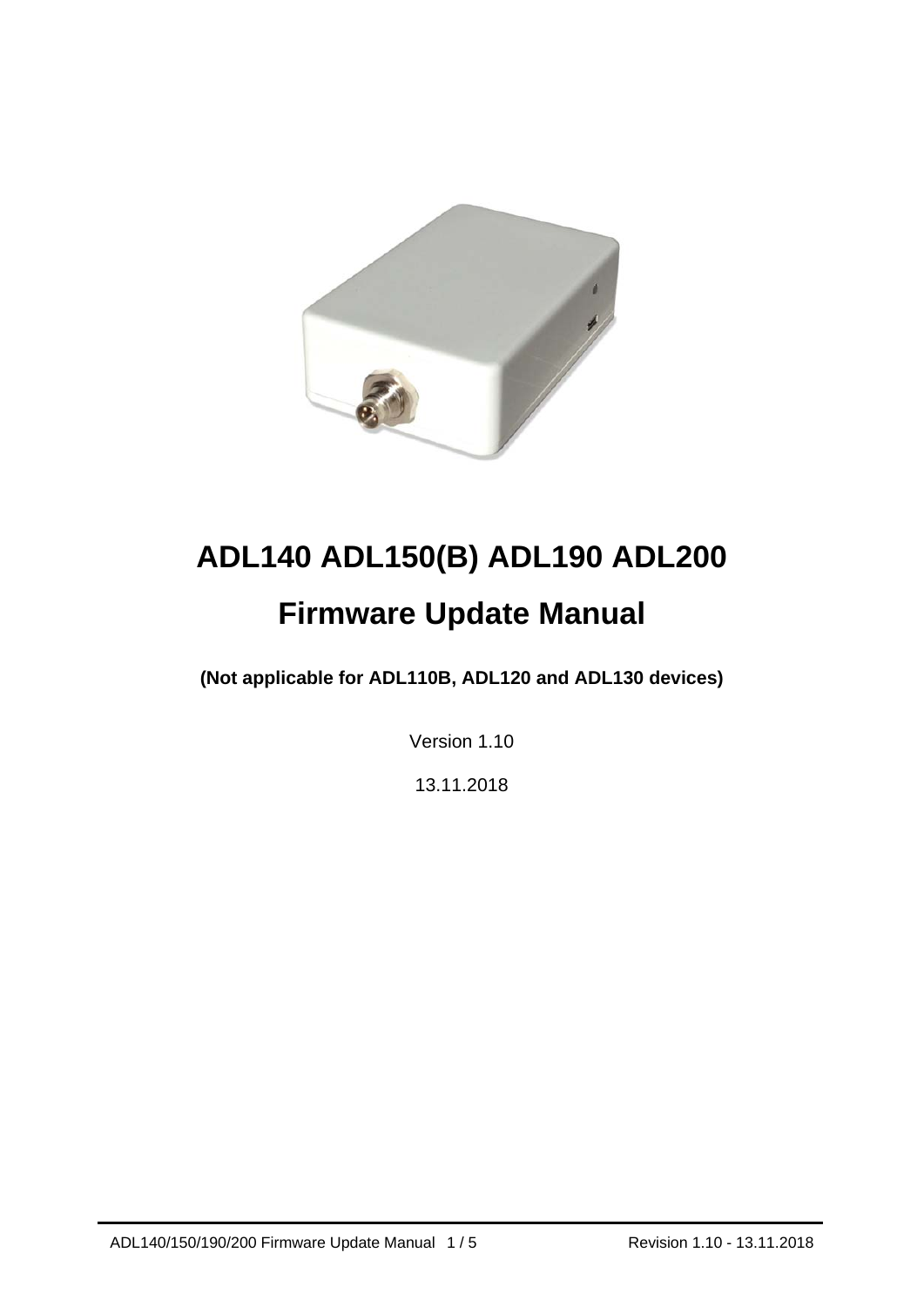## **1 Version History**

Version 1.00 published 19.02.2016 Version 1.01 published 13.07.2017 Version 1.10 published 13.11.2018

## **2 General Description**

This manual applies to ADL140, ADL150(B), ADL190 and ADL200 devices.

There is a separate manual for ADL110B, ADL120 and ADL130 devices. The procedures described in this document will not work for those devices!

#### **3 WiFi Firmware Update**

If your ADL device is running at least firmware 7.10 further updates can be installed directly from the ADLConnect app without any cables or similar. ADL150B, ADL190 and ADL200 devices do no longer have USB ports. Those support only the WiFi update.

The WiFi firmware update will take up to 10 minutes. The ADL device has to stay powered up and the ADLConnect app must stay open during the whole process. Fortunately the ADL device can not be damaged if the update is interrupted. In that case you can restart the process when you reconnect with the ADLConnect app.

Before you start please update the ADLConnect to the latest version from the Apple app store or the Google Play store. Later on during the firmware update no Internet access is required.

Then open the ADLConnect app while connected to your ADL device. On the Config page you will find the "Start Update To Firmware vX.XX" button. Press this button and the update process will begin.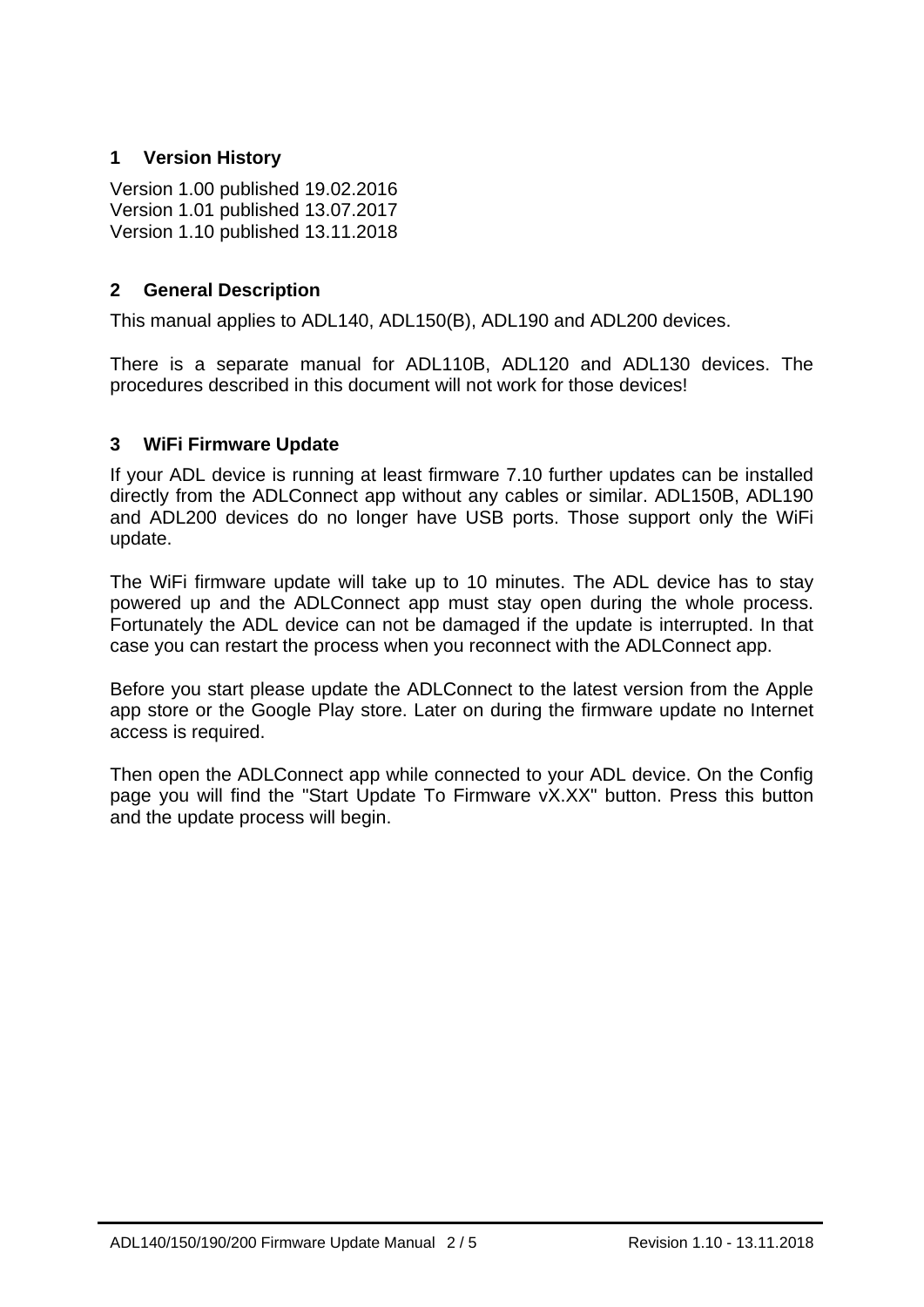| No SIM 今<br>Iridium all GPS all |            | 15:43                                                                                                                  |             |      |                      | 13.11.2018 14:43 UTC 1 % 100 % |
|---------------------------------|------------|------------------------------------------------------------------------------------------------------------------------|-------------|------|----------------------|--------------------------------|
| <b>Expert Config</b>            |            | <b>System Configuration</b>                                                                                            |             |      |                      | Load Sample Data               |
| Europe                          | Brazil     | USA/CAN                                                                                                                | Pacific     | Asia | Australia            |                                |
| <b>Golze Engineering Login</b>  |            |                                                                                                                        |             |      |                      |                                |
| Email                           |            | adldemo                                                                                                                |             |      |                      |                                |
| Password                        |            |                                                                                                                        |             |      |                      |                                |
|                                 |            | This is the same login as used for www.ing-golze.de                                                                    |             |      |                      |                                |
| Iridium/Cellular                |            | <b>Hybrid</b>                                                                                                          | ADL200 Only |      | <b>Ifillium</b> only |                                |
| Callsign                        |            | <b>N215SD</b><br>ADL200 Only                                                                                           |             |      |                      |                                |
| Tracking                        |            |                                                                                                                        |             |      |                      |                                |
|                                 |            | <b>Write Manual Tracking Message</b>                                                                                   |             |      |                      |                                |
|                                 |            |                                                                                                                        |             |      |                      |                                |
|                                 |            | Tracking will update your position every 10 minutes while airborne<br>Tracking data access: www.ing-golze.de/login.jsp |             |      |                      |                                |
| <b>ADL Firmware</b>             |            | v8.25 23.10.2018                                                                                                       |             |      |                      |                                |
|                                 |            |                                                                                                                        |             |      |                      |                                |
|                                 |            | <b>Start Update To Firmware v8.26</b>                                                                                  |             |      |                      |                                |
|                                 | MOVING MAP |                                                                                                                        | METAR/TAF   |      | DOWNLOAD             | <b>CONFIG</b><br>MSG           |

Now you can follow the progress on the message window at the bottom of the Download page:



Please note the update will run in two phases. After the first phase the ADL device will reboot, the ADLConnect app will reconnect and proceed with the second phase.

j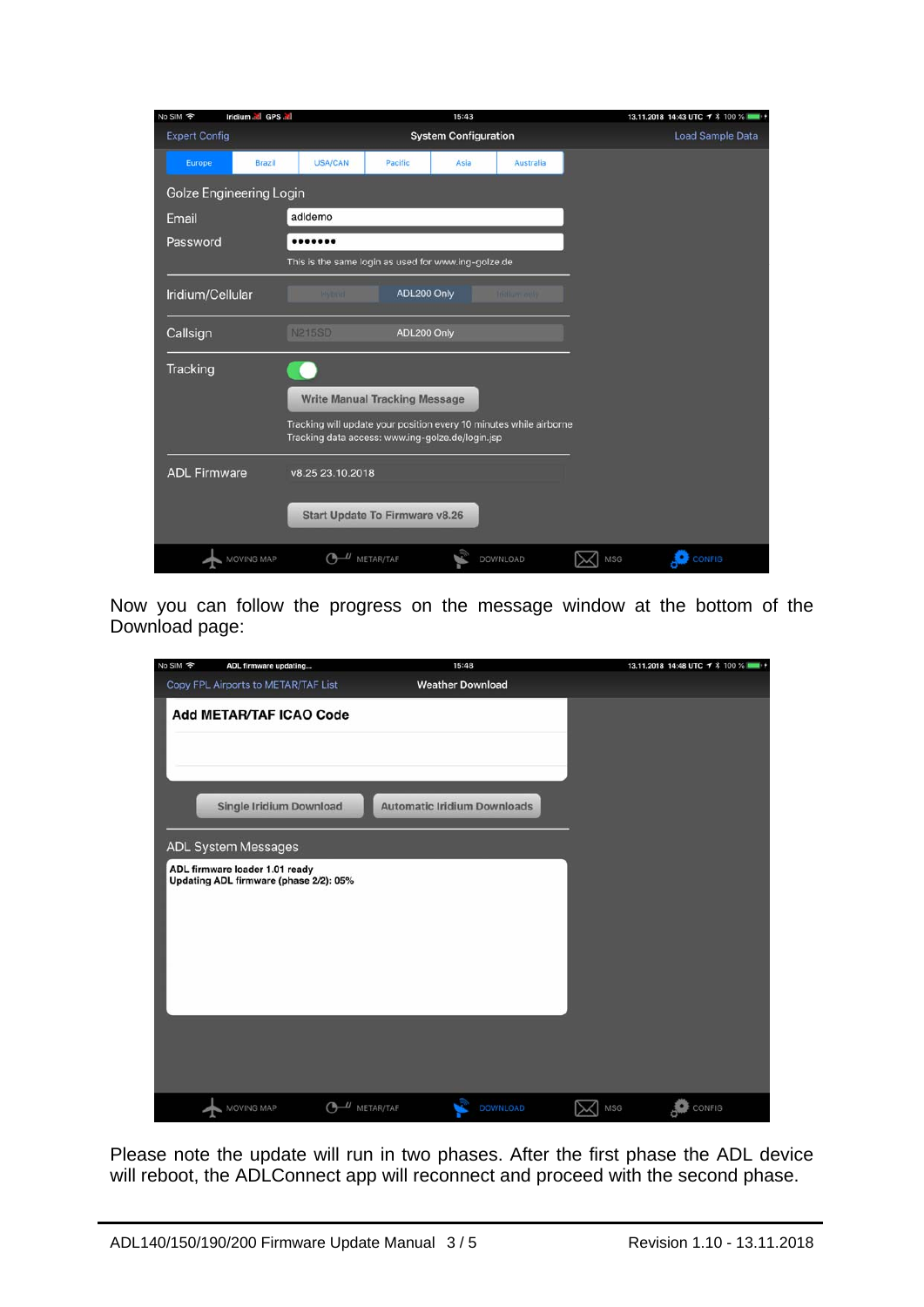Once the second phase is also completed the ADL device will reboot again and be ready to use with the new firmware. The button on the Config page will disappear as the app will detect that you have the latest version already installed.

#### **4 USB Firmware Update: Required Equipment**

Please note this procedure is only used if your device was not yet updated to the firmware 7.10 or later. Once you updated the box to firmware 7.10 or later please do all future updates using the WiFi method described above.

For updating the ADL devices you need the following equipment:

- PC running Windows operating system
- USB A to USB Micro cable
- ADL140 150 Updater.exe file\*

\* Files are available for download from www.ing-golze.de/support\_updates.jsp

During the actual update of the ADL device no Internet connection is required.

Please proceed with the update process exactly in the order described. In case of any malfunction restart the procedure from the beginning.

#### **5 USB Firmware Update: Performing the Update**

- Download the latest ADL140\_150\_Updater file form the website http://www.ing-golze.de/downloads.jsp and store it on your hard disk. At the time of writing the current file is ADL140\_150\_Updater\_v7\_00.exe.
- Connect your ADL140/150 device to the USB port. You do not have to power your ADL device during the update, the USB connection is sufficient. While the cable is connected the ADL140 will go into update mode and not operate normally.
- Execute the ADL140 150 Updater\*.exe file you downloaded previously. No installation is required. The single file contains the actual firmware and the software necessary to transfer the firmware via USB.
- In some rare cases when the last firmware download failed half way it may be required to insert a small pin into the backup firmware update switch at the bottom of the ADL140/150 device. You will feel a small switch operating at the bottom of the tiny hole. This will force the device into update mode even if no valid firmware is loaded.
- The software will start to transmit the firmware automatically. In case of malfunction error messages will appear.
- When finished updating the firmware disconnect the USB cable and use the ADL140/150 normally.